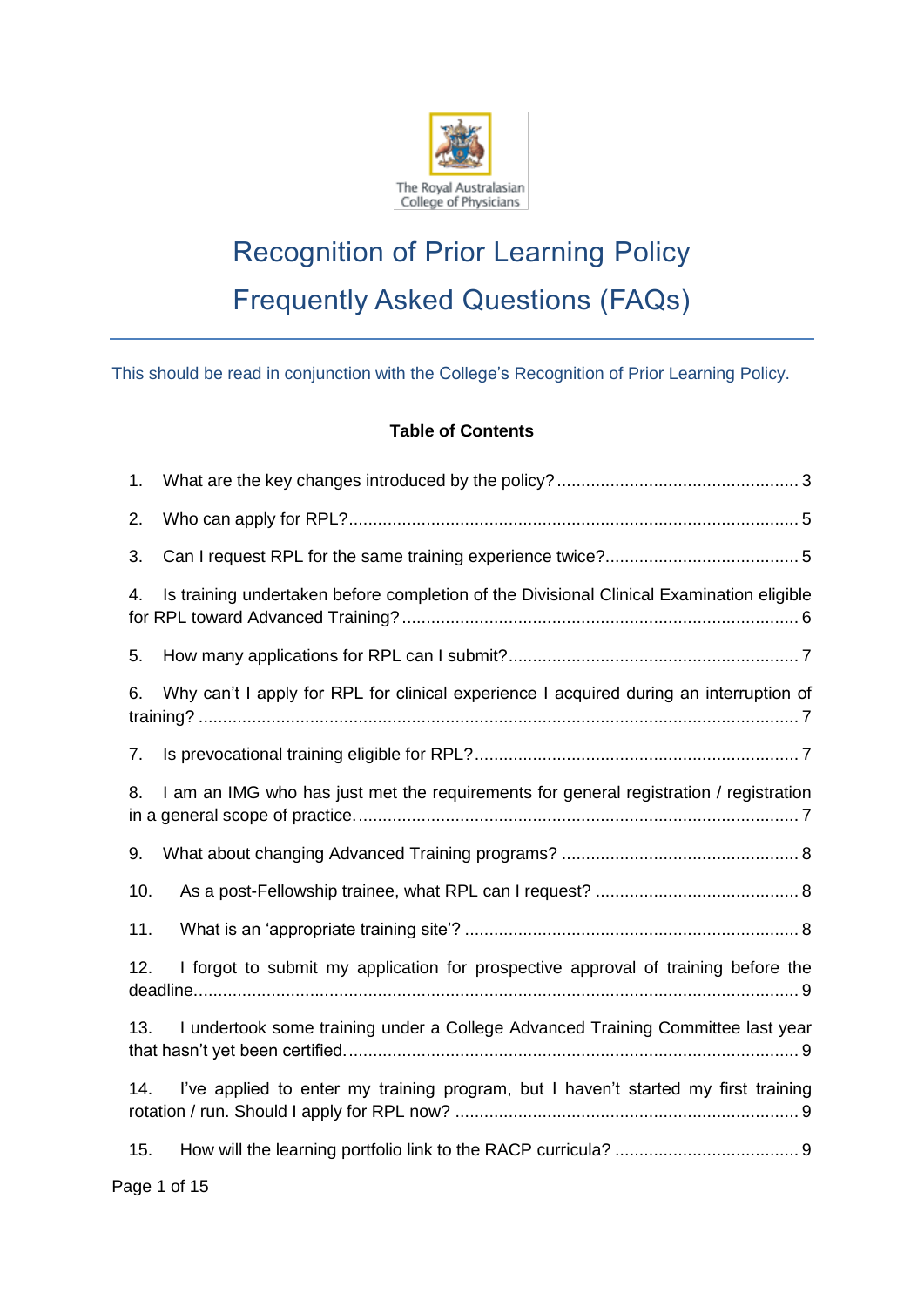| 16. | Must I have completed formative assessments during the experience? 9               |  |  |  |
|-----|------------------------------------------------------------------------------------|--|--|--|
| 17. |                                                                                    |  |  |  |
| 18. | Can certificates of qualifications obtained in another country be used for RPL? 10 |  |  |  |
| 19. | Can conference registration and session speaker attendance documentation be        |  |  |  |
| 20. |                                                                                    |  |  |  |
| 21. | How and when will I be notified of the outcome of my application?  11              |  |  |  |
| 22. | What are some examples of training requirements I might be granted exemption for   |  |  |  |
| 23. | Can I have the whole 24 months of my post-FRACP Divisional training program        |  |  |  |
| 24. | I've received the outcome of my application. Do I need to do anything else? 14     |  |  |  |
| 25. |                                                                                    |  |  |  |
| 26. | I am not happy with the outcome of my application. What can I do?  15              |  |  |  |
| 27. |                                                                                    |  |  |  |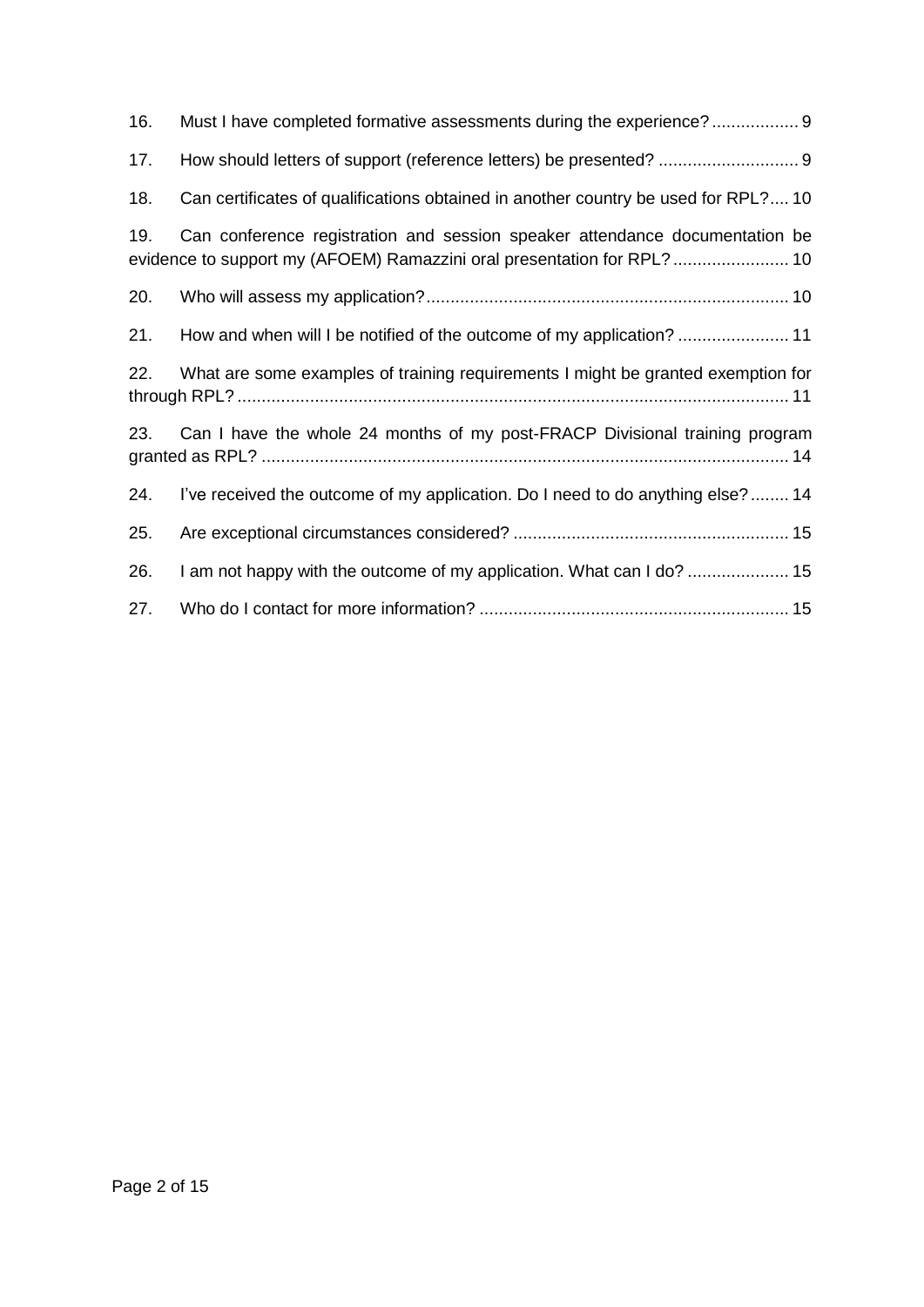## *1. What are the key changes introduced by the policy?*

<span id="page-2-0"></span>The College's RPL policy is a revision of an earlier version which was approved May 2010. The new policy introduces nine principles of RPL: validity, authenticity, currency, reliability, comparability, continuity, timeliness, evidence-based and maximum time.

It also outlines four categories of learning which may be eligible for RPL: RACP training programs; non-RACP specialty training programs; relevant post-graduate coursework and research; experience undertaken outside a formal specialty training program.

Other key changes include that:

- i. Divisional Basic Trainees must apply prospectively for their first year of RACP training.
- ii. Experience within Australia or New Zealand prior to successful completion of the requirements for general registration (including the AMC certificate for Australian IMGs) will not be eligible for RPL.
- iii. This policy supersedes elements of the *Post-Fellowship Training Requirements (Divisions) Policy* which provided for an 'automatic' RPL arrangement; Fellows who had completed one Divisional training program could reduce their training time if they wished to return to train in an additional Divisional specialty.

Under the Post-Fellowship Policy, only the core training years were required of post-FRACP trainees. This arrangement was considered to be no longer appropriate due to the changing nature of Divisional Advanced Training. Therefore, the revised RPL Policy allows for post-Fellowship trainees (in the Divisions, Faculties and Chapters) to apply for both core and non-core training requirements, aligning all RPL under one set of guiding principles and process.

Additional information formerly contained within the Post-Fellowship policy can now be found within the PREP Program Requirement Handbooks.

iv. This policy supersedes the Divisional Advanced Training and AFRM practice of retrospective acceptance (or retrospective certification/accreditation), which was also referred to as cross-accreditation in New Zealand. This practice allowed for training which had been satisfactorily completed under the supervision of one Advanced Training Committee to be recognised by a second (or third) Advanced Training Committee, if the trainee wished to change (or add another) specialty training program. All trainees who wish to have prior training or experience recognised must formally

apply for recognition of prior learning under the RPL Policy.<sup>1</sup>

- v. Up to 24 months of RPL may be granted for experience undertaken as part of a specialty training program.
- vi. All applications must be received within 3 months of commencing training program.

-

<sup>1</sup> Any training prospectively approved as part of a dual training program will not need to be claimed through the RPL process.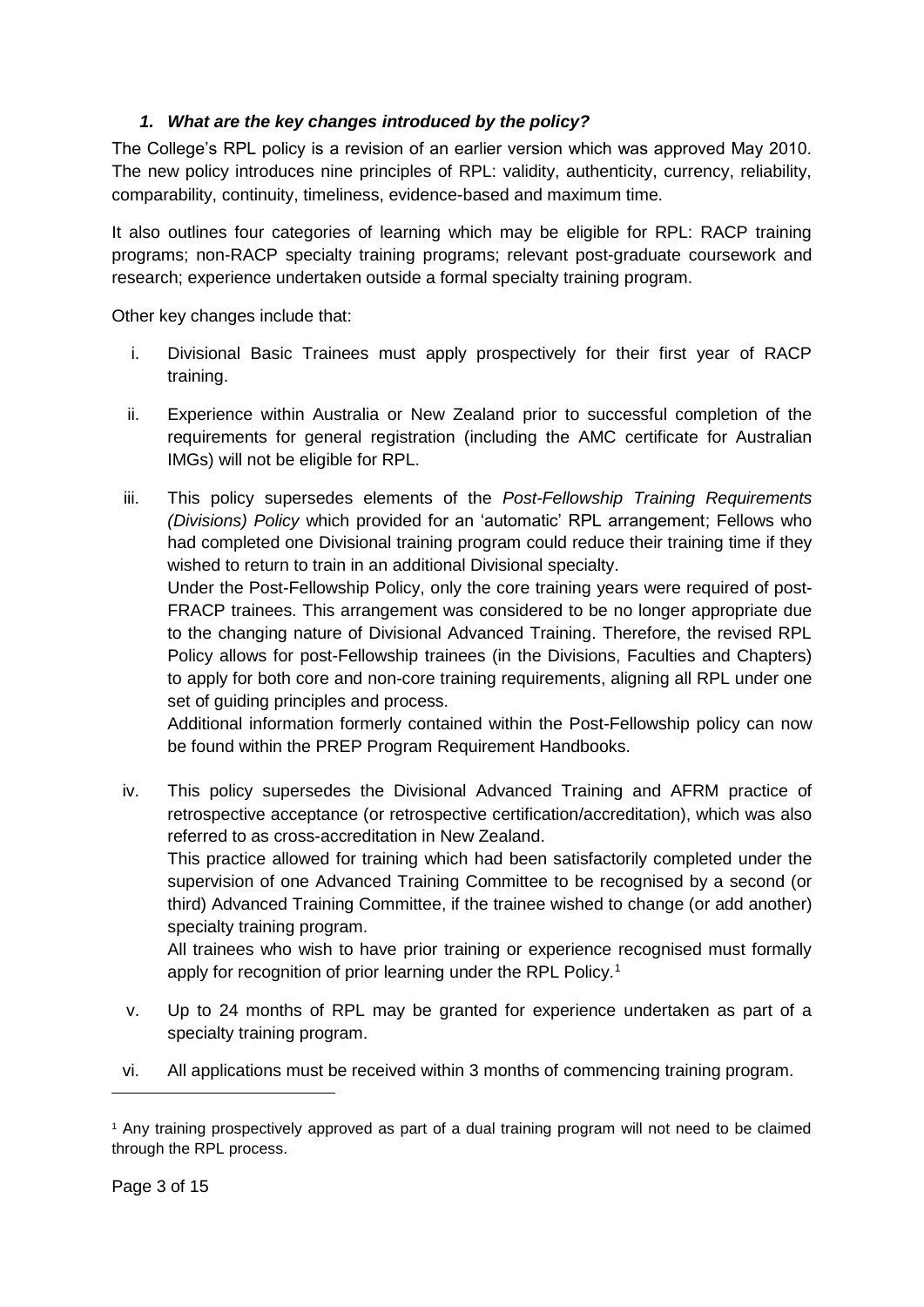Under the RPL policy v.1, some training programs required trainees to have completed 12 months of prospectively certified training time, and / or other requirements prior to submitting an application for RPL. These stipulations no longer apply under the new policy. All trainees are encouraged to consider their prior experience and plan their training program in advance, taking into account all future training requirements, as soon as possible upon entry to the training program.

During the 12 month communication period prior to implementation of the RPL Policy v2, all trainees were/are advised to contact their College Officer to discuss the timing of their RPL application.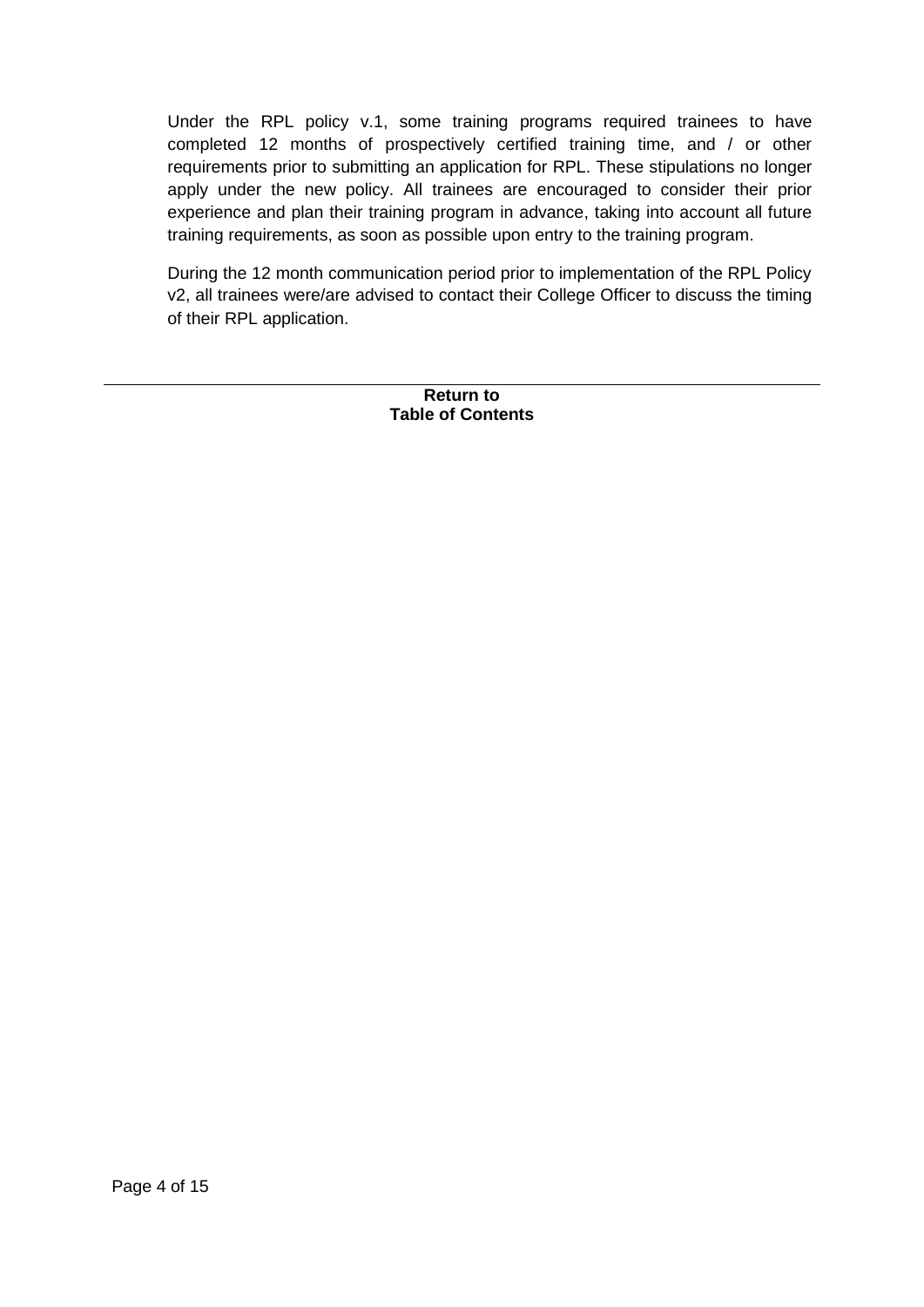## *2. Who can apply for RPL?*

<span id="page-4-0"></span>Any current trainee, including Fellows in training, of RACP training programs (Division, Faculty and Chapter) in Australia and New Zealand can apply for RPL. This policy also applies to international medical graduates (IMGs) who have gained entry to a College training program, including IMGs with specialist qualifications who have been assessed by the RACP as Not Comparable. This policy does not apply to overseas trained specialists who may apply to the RACP through the specialist recognition pathway.

The College can provide only generic advice regarding an RPL application to trainees who have not yet joined a training program. No formal review of an RPL application is possible unless you have registered with the College and entered a training program. We encourage you to refer to the relevant training program curriculum and PREP Program Requirement Handbook to assess the equivalency of your skills, knowledge and experience.

*I'm a second year advanced trainee in General Medicine, and I want to start dual training next year in Neurology.*

Yes, you can apply for RPL to be counted toward your Neurology program, after entry to the Neurology training program, as this is counted as a separate program to your General Medicine training.

## *3. Can I request RPL for the same training experience twice?*

<span id="page-4-1"></span>*I had RPL granted for training in Geriatric Medicine I completed overseas toward my RACP Basic Training. I'm now entering the Geriatric Medicine Advanced Training program.* 

According to the College's *Progression through Training Policy*, a period of training cannot count for more than 1.0 FTE in a single training program (item 3.2). Therefore, experience which has been granted as RPL toward one training program is not eligible to be granted as RPL toward another training program if this would be 'double counting'. That is to say, the same RPL application cannot be submitted to multiple RACP training programs along the continuum of training.

For example, using the below diagram of RACP training pathways, the same experience would not be eligible to be granted toward prevocational training and Basic Training. Nor would the same experience be appropriate for Basic Training and Advanced Training.

However, one experience may be eligible to be granted toward both Advanced Training in Rheumatology and General and Acute Care Medicine in dual training programs\*, or toward both Rehabilitation Medicine and Geriatric Medicine in conjoint training programs\*\*. In this case, separate applications would need to be submitted to each relevant supervising committee.

\*dual training is when a trainee completes more than one Divisional advanced training program at the same time in separate specialties, with each program leading to the award of FRACP.

\*\*conjoint training is when a trainee undertakes two separate training programs independently, with each program leading to award of a different College Fellowship.

Page 5 of 15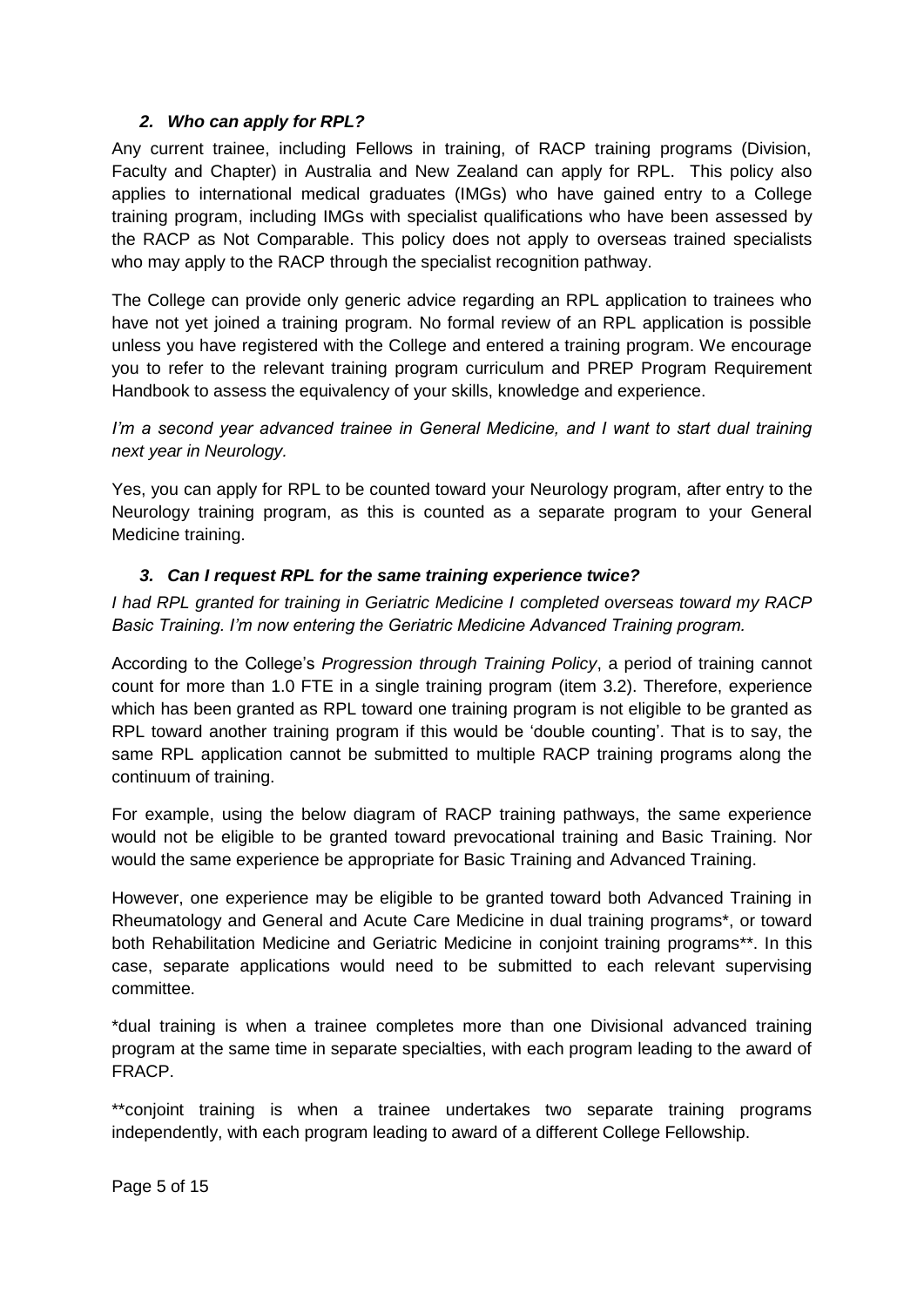

## <span id="page-5-0"></span>*4. Is training undertaken before completion of the Divisional Clinical Examination eligible for RPL toward Advanced Training?*

No, according to the *Progression through Training Policy*, Basic Trainees who have completed the equivalent of 36 months of certified full-time Basic Training and who are yet to pass both the Written and Clinical Examinations are not eligible to apply for entry into an Advanced Training program (Division, Faculty or Chapter). You remain a Basic Trainee until you have successfully completed all the requirements of the Basic Training program, including time requirements and all formative and summative assessments. As such, all training undertaken prior to successful completion of the clinical exam is not equivalent to advanced training and does not meet the RPL principle of comparability.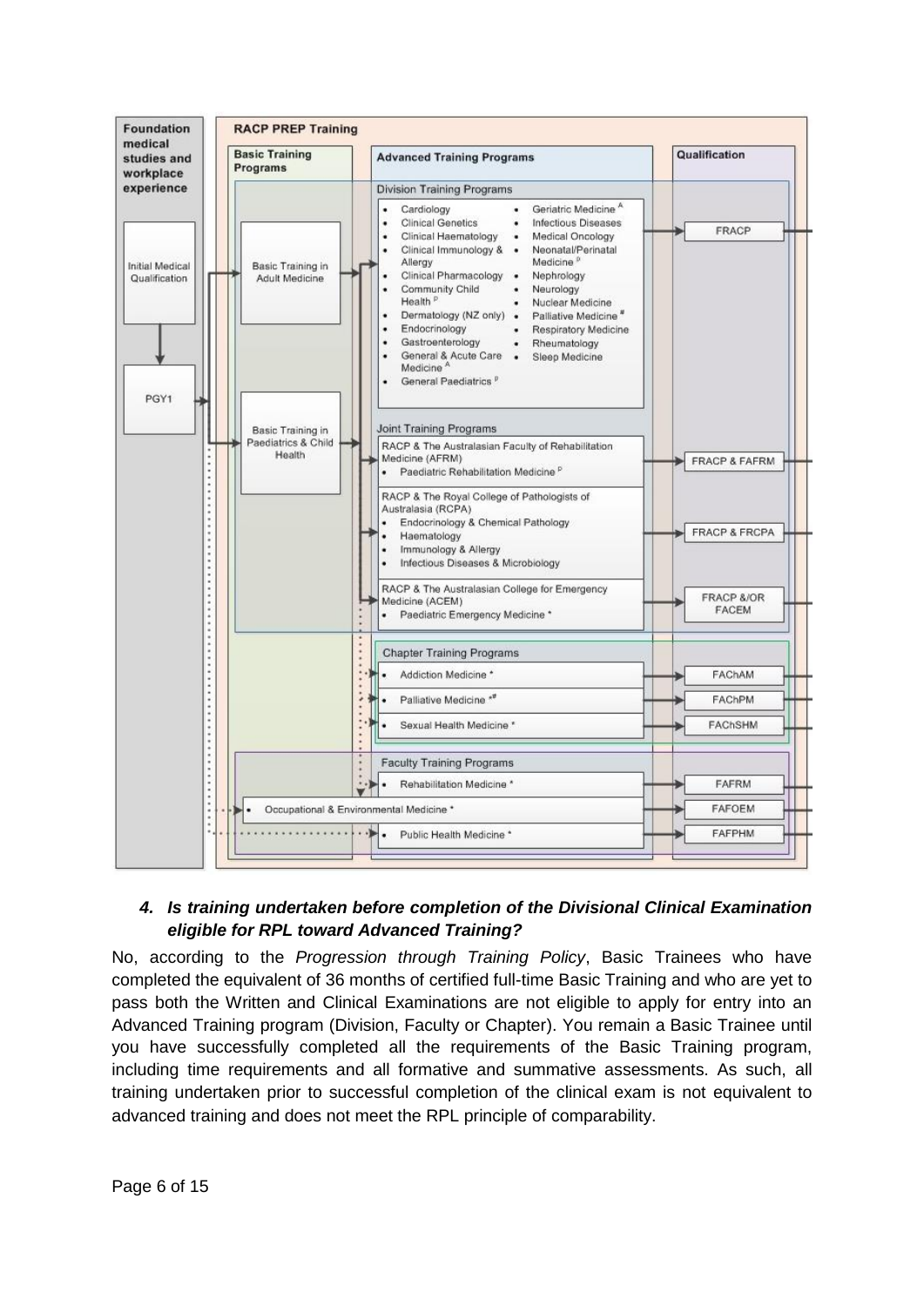## *5. How many applications for RPL can I submit?*

<span id="page-6-0"></span>There is no limit to the number of application you may submit, as long as you observe the application due dates.

You may submit applications to multiple training programs (e.g. Basic Training and Advanced Training), although 'double counting' will not be permitted.

You may submit multiple applications to the same training program if, for example, you wish to apply for exemption from training time and from a project requirement.

# <span id="page-6-1"></span>*6. Why can't I apply for RPL for clinical experience I acquired during an interruption of training?*

Trainees are required to apply for prospective approval of training, and to plan their learning in advance. Planning learning in advance encourages learners to self-reflect and ensures training is undertaken within the supportive educational framework provided by College education programs including appropriate curricula, teaching and learning opportunities, planning and recording learning and progress, formative workplace based assessment and opportunities for feedback and support.

If you are currently on a period of interruption and have an opportunity to commence clinical training or research, you should contact the College immediately to enquire about how to gain prospective approval.

It may be necessary to interrupt training to undertake non-clinical experience. In some circumstances, this experience may be eligible to apply for RPL toward a different/later training program. It must meet the RPL principles, and the assessor must be satisfied the trainee could not reasonably have applied prospectively.

## *7. Is prevocational training eligible for RPL?*

<span id="page-6-2"></span>Last year I completed the NSW Health Education and Training Institute (HETI) training *program. I am now entering Basic Training and want the second year of the HETI program to be counted.*

Previous practice was that trainees who completed their second year of the HETI program could claim RPL to be recognised as part of their Basic Training program, as of 1 January 2015 you cannot apply for RPL for that year and are encouraged to prospectively apply for BPT1.

## <span id="page-6-3"></span>*8. I am an IMG who has just met the requirements for general registration / registration in a general scope of practice.*

*Can I request RPL for time spent working locally while waiting for my registration?*

Time spent working in Australia while waiting to sit the AMC Part II Examination is not eligible to request RPL be granted.

You are not able to request RPL for time working within New Zealand prior to gaining registration in a general scope of practice.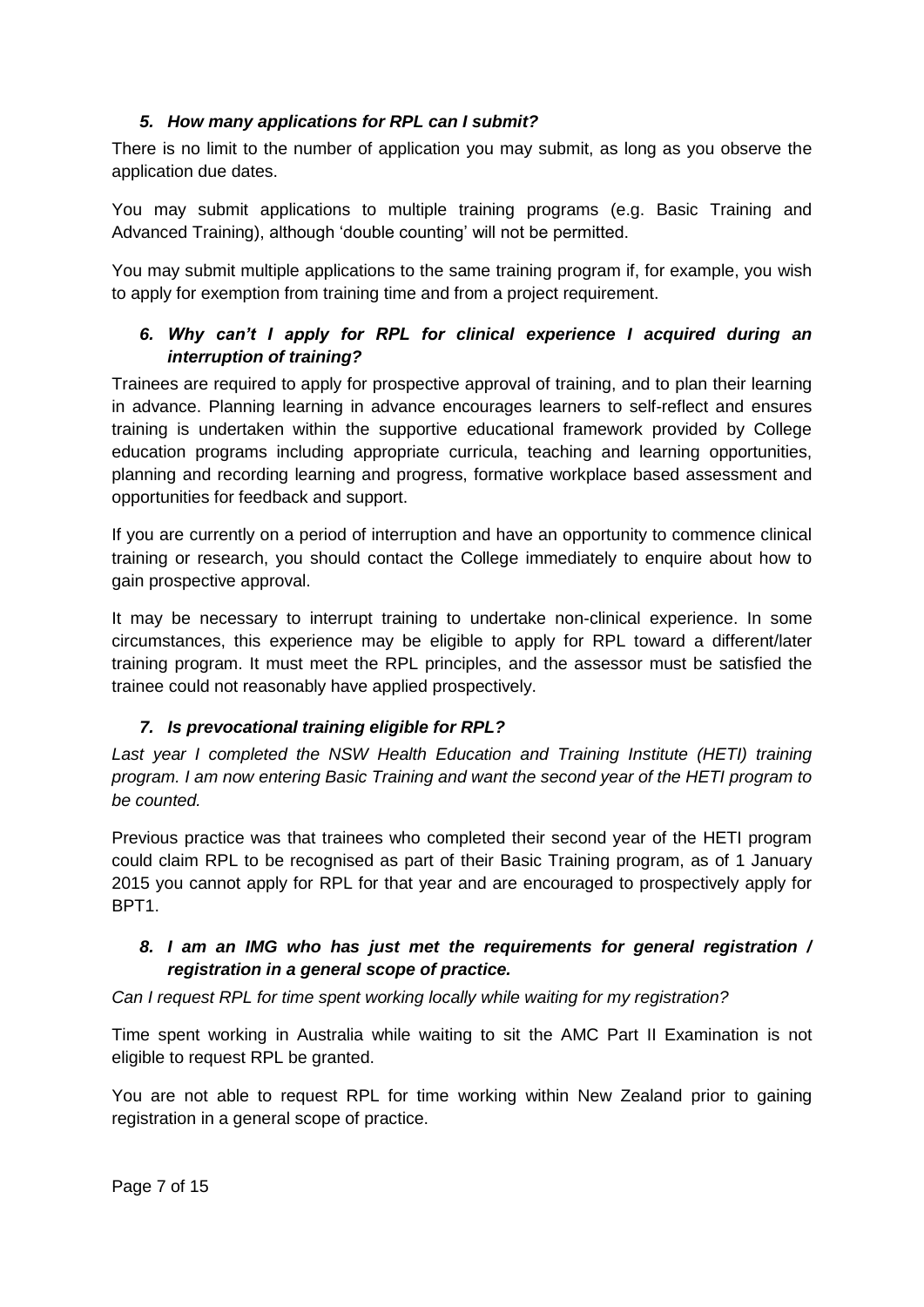#### **Return to [Table of Contents](#page-0-0)**

# <span id="page-7-0"></span>*9. What about changing Advanced Training programs?*

*I have completed two years of Advanced Training in Cardiology, and this year I would like to start training in General Medicine as well. Can I apply to have RPL for any of my Cardiology training?*

Yes, any advanced trainee who wishes to change advanced training programs, or enter dual training, may apply to their Advanced Training Committee within the first 3 months of the new training program to have prior experience recognised through RPL. This process was formerly referred to as retrospective acceptance, retrospective certification or crossaccreditation.

# *10. As a post-Fellowship trainee, what RPL can I request?*

<span id="page-7-1"></span>*I completed the General Medicine training program some years ago and would now like to do more training in Geriatric Medicine. Will any of my previous training count towards my post-Fellowship training? What about my work in Geriatric Medicine as a consultant?*

Post-Fellowship training programs have the same assessment and time requirements as pre-Fellowship training programs. As such, you may wish to apply for RPL to be exempted from non-core training requirements of your post-Fellowship program – some Advanced Training committees will accept pre-Fellowship training as meeting their non-core requirements, provided the experience meets currency requirements.

If you feel you have further experience within the past 5 years directly relevant to the specialty in which you will complete post-Fellowship training, you may also apply for recognition toward core training requirements.

## *11. What is an 'appropriate training site'?*

<span id="page-7-2"></span>The assessor will determine if the training site is appropriate for the training experience – in many cases the site must have a certain level or type of College accreditation, while other experiences (such as non-core training) may be undertaken at an unaccredited site in some circumstances. Refer to the guidelines included in the relevant training program handbook or contact your College Officer if you have concerns regarding this requirement.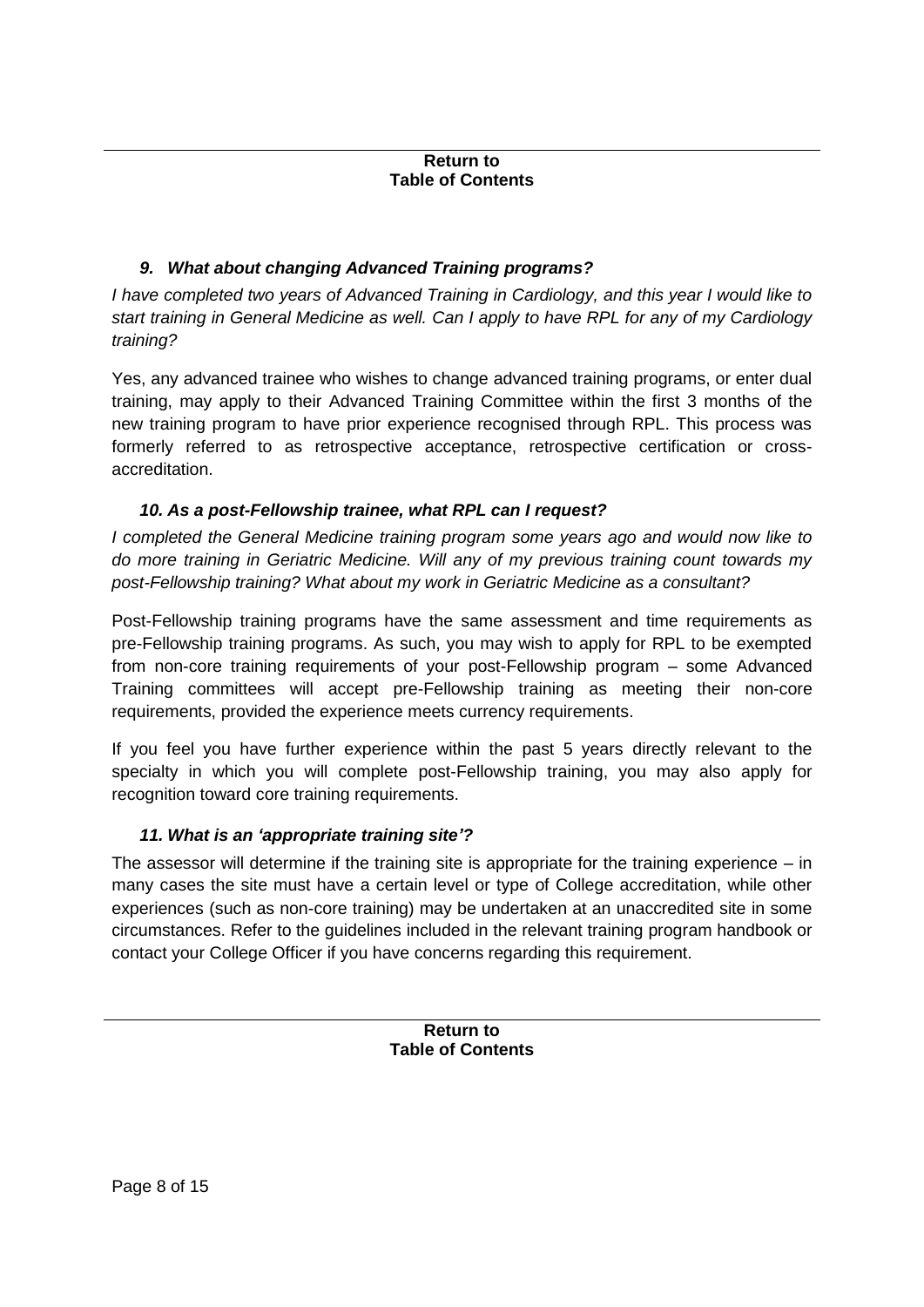## <span id="page-8-0"></span>*12. I forgot to submit my application for prospective approval of training before the deadline.*

## *Can I apply for RPL for my training so far this year instead?*

If you have commenced training in a new program this year and missed the deadline for prospective approval, you may apply for RPL. In order to be granted RPL, the assessor must be satisfied that you could not reasonably have applied prospectively. RPL is only available to trainees within the first 3 months of their training program.

## <span id="page-8-1"></span>*13. I undertook some training under a College Advanced Training Committee last year that hasn't yet been certified.*

*I've now changed training programs, so can I request RPL for last year's training?*

You can submit your application (before the due date), but the application will not be assessed until a certification decision relating to the training period in question has been made.

## <span id="page-8-2"></span>*14. I've applied to enter my training program, but I haven't started my first training rotation / run. Should I apply for RPL now?*

Yes, you should apply for RPL now, even if you haven't commenced your training term. In some Chapter or Faculty training programs there may be a separate application date to register or enter the program (also known as an 'intake' date) before commencement of training. The 3 months to submit your application begins from when you have first contact with the College and formally register your intent to train. In some cases you may have to submit your application for RPL before you begin training.

## *15. How will the learning portfolio link to the RACP curricula?*

<span id="page-8-3"></span>The learning statements of your portfolio will be directly linked to the themes of the College curriculum for your training program. You will be asked to reflect upon your experience and map what you have learned to the knowledge, skills and competence as outlined in the themes.

## *16. Must I have completed formative assessments during the experience?*

<span id="page-8-4"></span>No, you need not have completed formative assessments, although providing evidence of equivalent educational activities would strengthen your application.

If you have not completed equivalent formative assessments during the experience outlined in your application, the Assessor may require that you complete additional assessments prior to completion of your training program.

## <span id="page-8-5"></span>*17. How should letters of support (reference letters) be presented?*

Letters of support must:

- be written on hospital letterhead
- include detail on the type of position
- state that your work / training was satisfactory

#### Page 9 of 15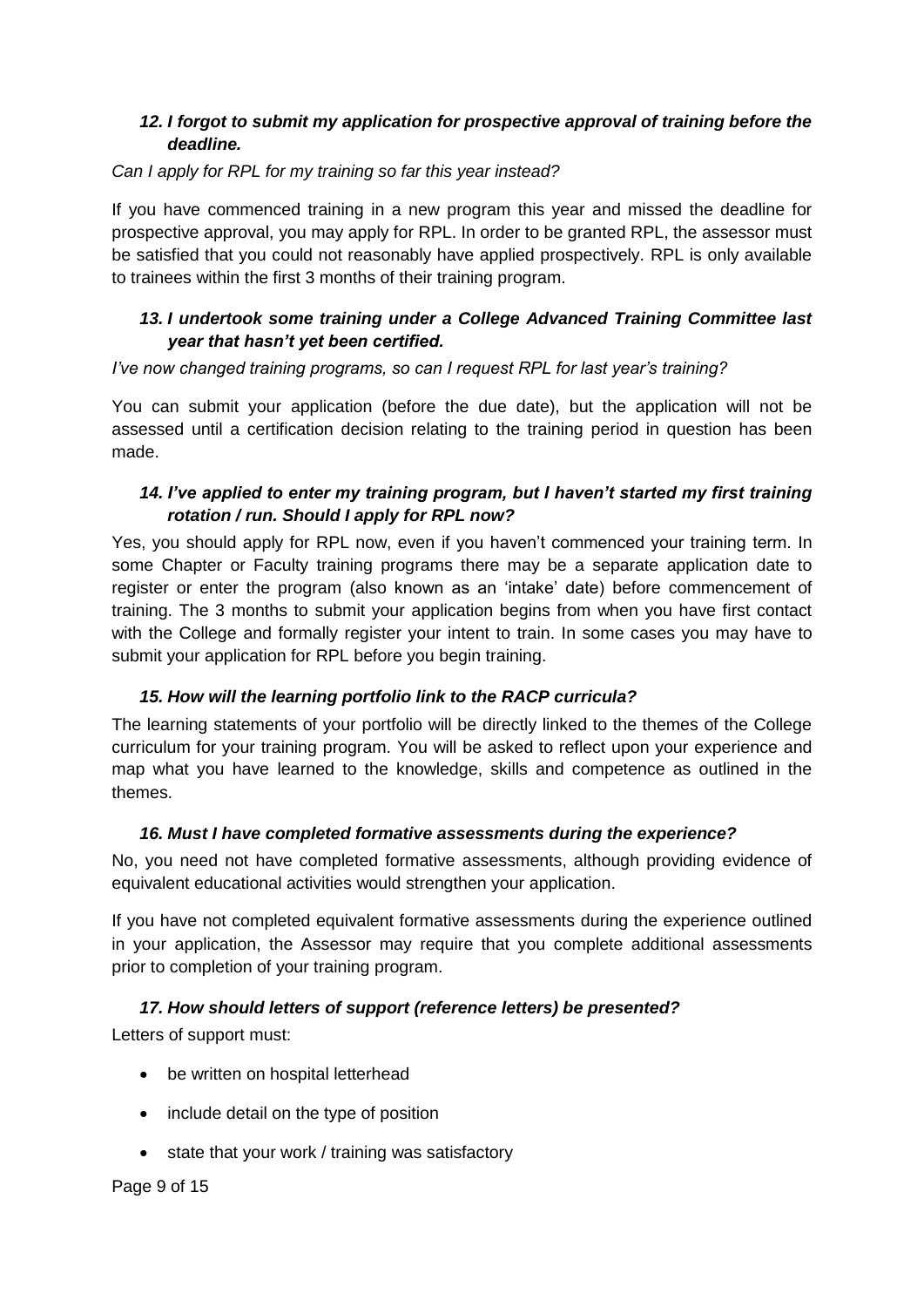- include dates and subspecialty of the position
- include details of any relevant accreditation held by the hospital

# *18. Can certificates of qualifications obtained in another country be used for RPL?*

<span id="page-9-0"></span>Yes, for training completed overseas it is appropriate to use the certificates gained as supporting evidence of your competence. Training completed under other institutions may use different descriptions of training activities, or competency outcomes. It is important that you compare your experience with the RACP curricula and handbooks and give adequate explanation of where comparable experience can be demonstrated.

Overseas documents, university transcripts, certificates of completion etc. authenticated copies (certified by a Justice of the Peace in Australia or New Zealand). Any documents not in English should be translated and authenticated as true and accurate by a Justice of the Peace in Australia and New Zealand.

Information on how to locate a Justice of the Peace can be found here: <http://australia.gov.au/topics/law-and-justice/justices-of-the-peace> (Australia) or here: [www.jpfed.org.nz/](http://www.jpfed.org.nz/) (New Zealand).

## <span id="page-9-1"></span>*19. Can conference registration and session speaker attendance documentation be evidence to support my (AFOEM) Ramazzini oral presentation for RPL?*

Yes, if you presented at an Annual Scientific Meeting or at an International conference. You will be required to show

- supporting evidence of certificates gained
- your registration
- your name on the program for the session you presented.

## *20. Who will assess my application?*

<span id="page-9-2"></span>Your application will be assessed by a Fellow or group of Fellows representative or delegate of the committee that oversees your training program.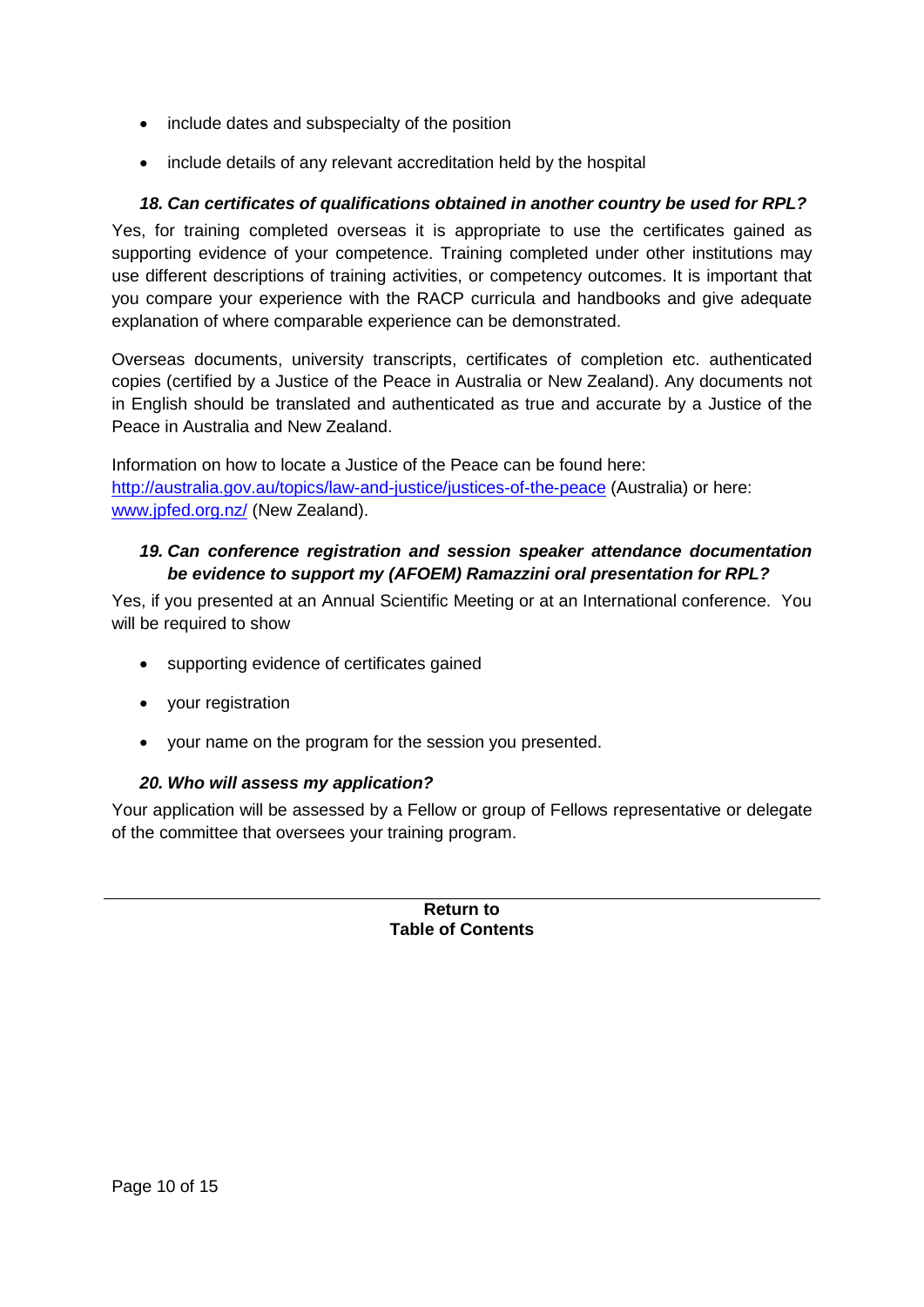## *21. How and when will I be notified of the outcome of my application?*

<span id="page-10-0"></span>The Committee associated with your training program will be in touch with the outcome of your application.

## <span id="page-10-1"></span>*22. What are some examples of training requirements I might be granted exemption for through RPL?*

There are a range of training requirements that you can request exemption for through the RPL process. Some examples are discussed below.

#### *Training time requirements:*

You may request recognition of time spent in training elsewhere prior to entry to the program. The maximum time which may be granted to an applicant is 12 months.

RPL will not be granted if it will exceed two-thirds of the total amount of training time for the training program. This is to ensure that the College maintains oversight of the quality of its training programs, and that overseas applicants have sufficient exposure to become familiar with the local healthcare system.

The policy states that in exceptional circumstances, and at the discretion of the assessor, up to 24 months of training time may be granted as RPL. Some examples of these exceptional circumstances include, but are not limited to:

- An applicant who has completed all or part of a comparable structured training program through an accredited medical College overseas (e.g. training accredited by the Royal College of Physicians in London)
- An applicant who has completed all or part of a comparable structured training program through an accredited medical College in Australia or New Zealand (e.g. training accredited by the Royal Australian and New Zealand College of Psychiatrists)
- A Post-Fellowship trainee who has completed relevant training previously within the RACP, and/or has relevant experience at a consultant level

For all above examples, a decision about the relevance and comparability of the experience to the training program in question will be fundamental and entirely at the discretion of the assessor.

#### *Project or module requirements*:

Activities undertaken outside of the College may be recognised as comparable to project, module or formal study requirements.

#### *AFRM External Training Module 3:*

*I am in my third year of the Rehabilitation Medicine PREP Advanced Training Program. Can I apply for exemption from the AFRM External Training Module 3, based on the two published scientific papers that I wrote just before I joined the Training Program?*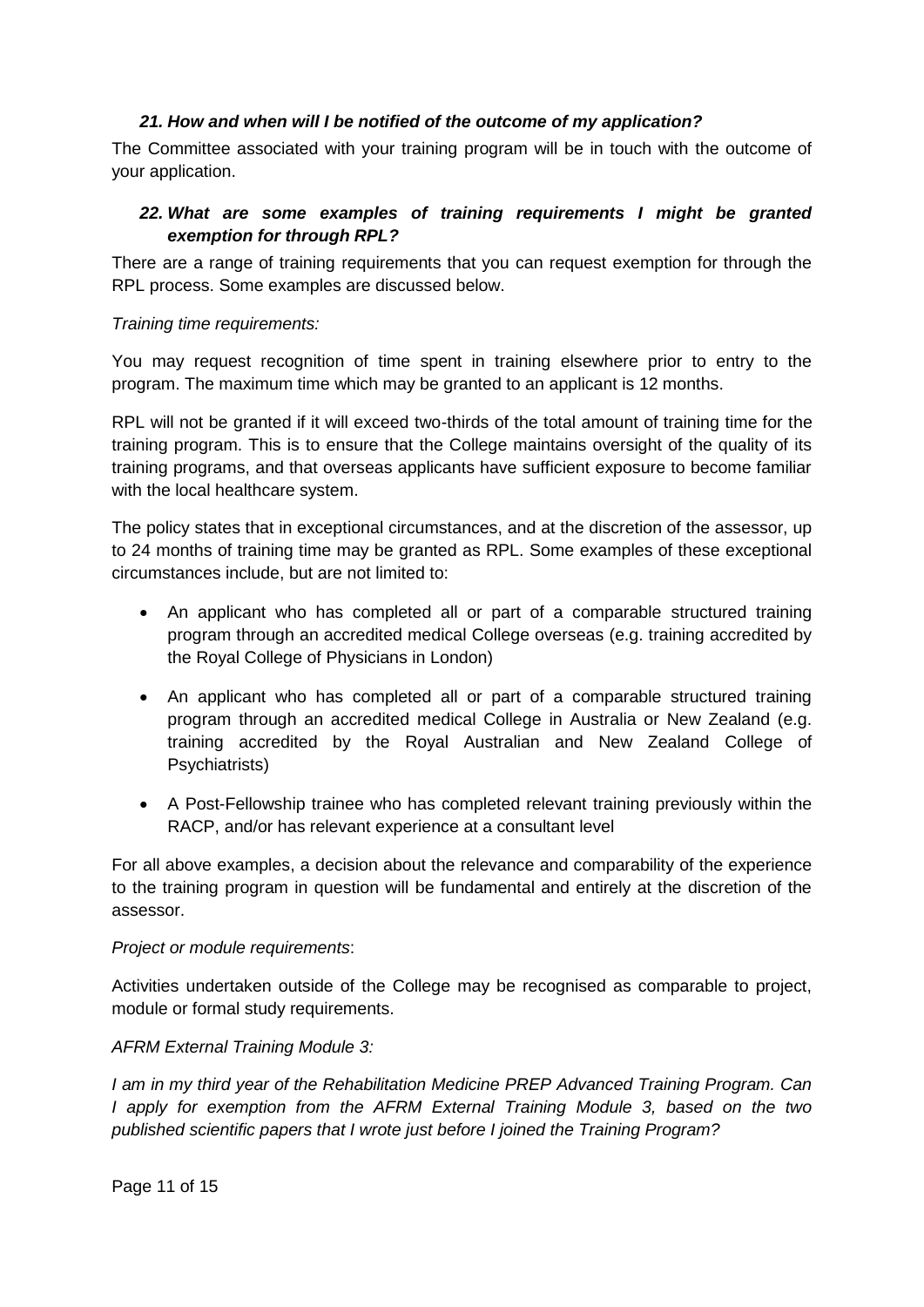Yes, this requirement is eligible to request RPL be granted, under Category 3: Relevant post-graduate coursework and research.

All trainees joining the training program after 1 January 2015 must consider their prior experience against the training program requirements upon entry to the program, and submit any request for RPL within 3 months of entry to the program.

If you joined the Rehabilitation Medicine PREP Advanced Training Program prior to 1 January 2015, you are advised to contact your College Officer to discuss the timing of your RPL application for exemption from this module.

## *The AFOEM Ramazzini:*

You can apply for RPL if you have completed an oral presentation, which will be subject to the Assessment sub-committee's review of your application and supporting documentation. For further information on the Ramazzini presentation procedures please refer to the website [www.racp.edu.au/page/afoem-ramazzini.](http://www.racp.edu.au/page/afoem-ramazzini)

You must first apply to join the AFOEM Training program by the annual intake date (refer to the website [www.racp.edu.au/page/afoem-apply-for-training](http://www.racp.edu.au/page/afoem-apply-for-training) ) then submit your application for RPL prior to the RPL due date. It is in your best interest to submit the form as soon as possible, prior to commencement of your training. Your application should be made under the category 'Relevant post-graduate coursework and research'.

#### *College Summative Examination Assessments:*

The following College Summative Examination Assessment requirements are mandatory and under no circumstances will a trainee be granted exemption through RPL:

- Divisional Written and Clinical Exams,
- AFPHM Oral Exam,
- AFOEM Written and Practical Exams
- AFRM Fellowship Written and Clinical Exams
- AChSHM Exit Assessment

Exceptions may apply to AFRM Module 1 Written and Module 2 Clinical Assessments, and to the AFOEM Stage A Written Examination.

#### *AFRM Module 1 and 2 Assessments:*

A trainee who has completed the RACP Divisional Summative Examination Assessments may apply for RPL under Category 1. RACP training programs. Your application should be submitted as soon as possible, but must be received within the prescribed application period as outlined in policy item 2.7.

*Stage A of the AFOEM training program:*

Page 12 of 15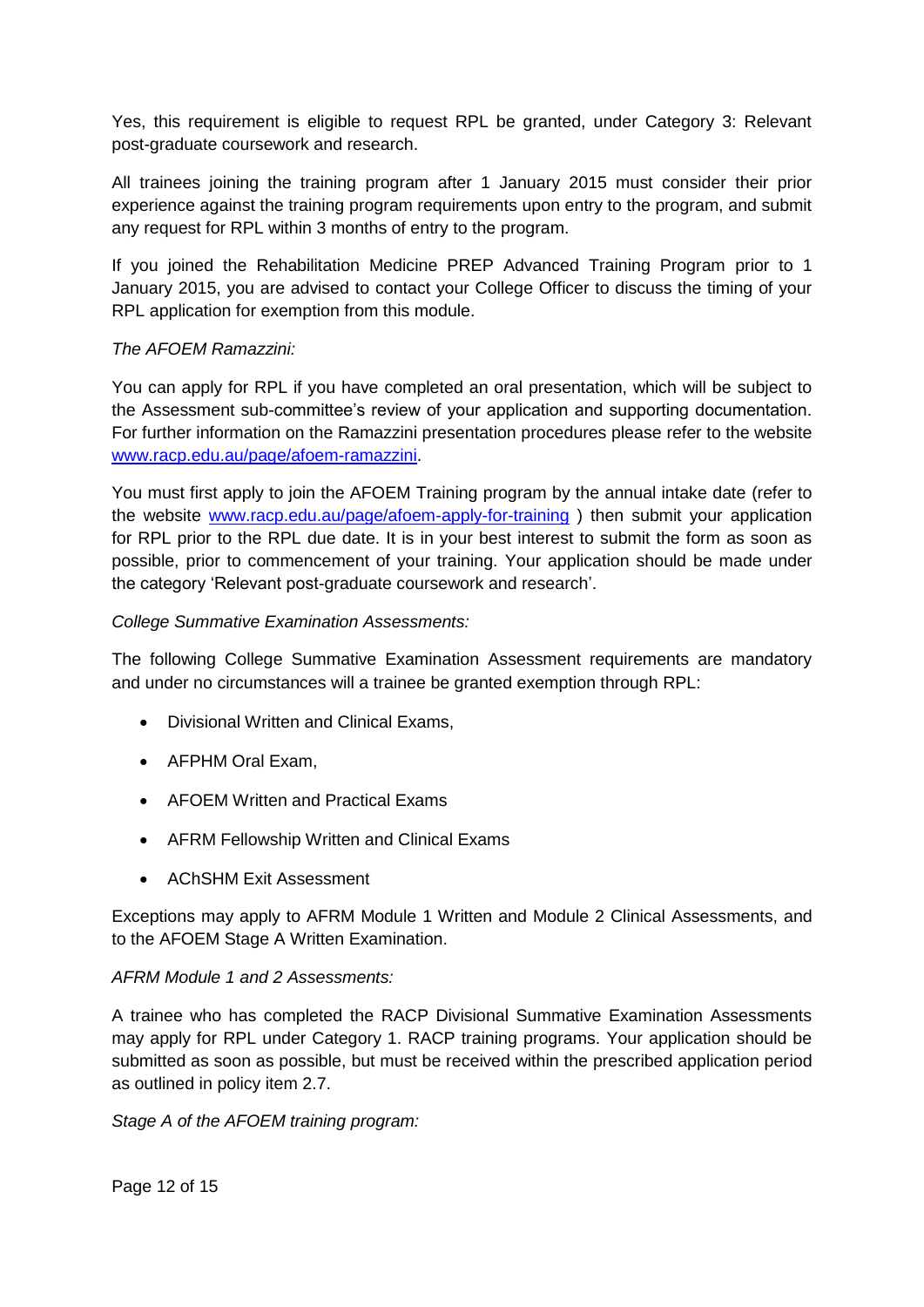You must first apply to join the AFOEM Training program by the annual intake date (refer to the website [www.racp.edu.au/page/afoem-apply-for-training\)](http://www.racp.edu.au/page/afoem-apply-for-training) then submit your application for RPL prior to the RPL due date.

To progress to Stage B, you will be required to provide adequate evidence of comparable abilities or achievements. The application will be considered and assessed using the criteria below:

• must have completed an Advanced Life Support course and provided a certificate of completion to the Faculty office,

AND

• must have completed a Divisional Basic Training Program and passed the RACP written and clinical examinations;

OR

• must have completed Modules 1 and 2 of the training course of the Australasian Faculty of Rehabilitation Medicine;

OR

• must hold Fellowship of the Royal Australian College of General Practitioners;

OR

• must hold Fellowship of the Royal New Zealand College of General Practitioners.

#### *Stage C of AFOEM training:*

AFOEM training program applicants or trainees cannot progress directly to Stage C through recognition of prior learning. Please refer to [www.racp.edu.au/page/afoem-apply-for-training](http://www.racp.edu.au/page/afoem-apply-for-training) for eligibility requirements for entry at Stage A and Stage B.

*AFPHM compulsory entry requirements:*

You are required to meet the following entry requirements prior to acceptance to the PHM training program:

- 1. Have general medical registration with the Medical Board of Australia or the Medical Council of New Zealand (MCNZ) and a practicing certificate.
- 2. Have a minimum of three years post graduate medical experience
- 3. Have completed, or be enrolled in, a MPH (or equivalent Master's degree) that includes the Faculty's core discipline areas.
- 4. Be employed in an approved public health medicine position.

(Please see the [Public Health Application](http://www.racp.edu.au/index.cfm?objectid=AD8CD7A7-E459-C02D-FDFA3AD498099942) page for full details of entry requirements)

Neither the three years of postgraduate medical experience nor the MPH degree may be claimed as RPL toward your AFPHM training requirements, as this would constitute 'double counting' (refer FAQ [3\)](#page-4-1).

Page 13 of 15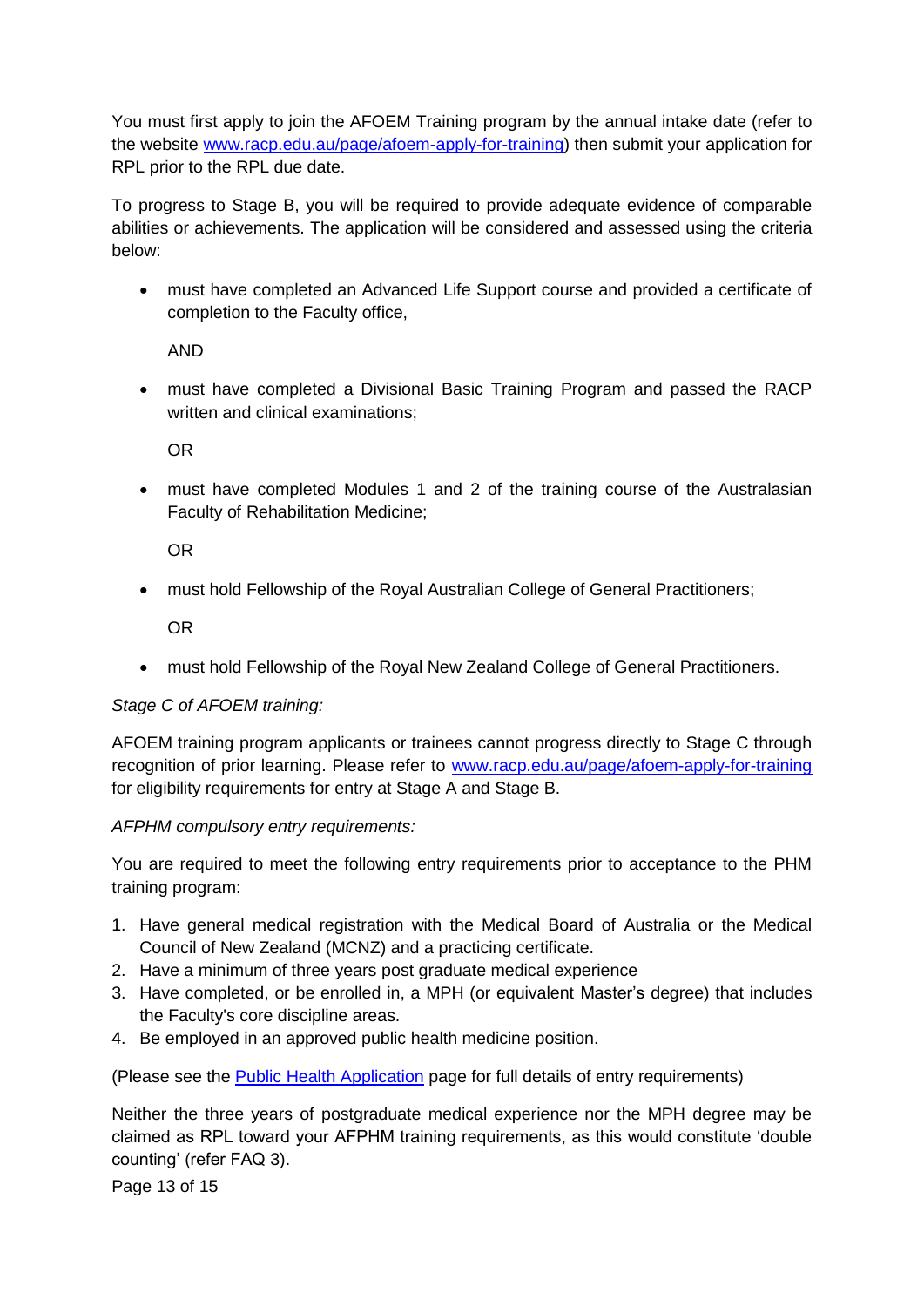## <span id="page-13-0"></span>*23. Can I have the whole 24 months of my post-FRACP Divisional training program granted as RPL?*

While you can apply for up to 24 months of training time to be granted through RPL, you should be aware that post-FRACP Divisional training is 36 months in duration. This policy supersedes the *Post-Fellowship Training Requirements (Divisions) Policy* which provided for an 'automatic' RPL for the 12 months of non-core training that most Divisional training programs required. The requirements for pre- and post- Fellowship Divisional training is now the same – refer to the relevant training requirements handbook for details. [\(handbooks.racp.edu.au\)](http://handbooks.racp.edu.au/#all)

# *24. I've received the outcome of my application. Do I need to do anything else?*

<span id="page-13-1"></span>Depending on the outcome of your application, you may need to take further action.

*If the outcome is deferred*, the assessor wants further information. A) You will receive a letter which may specify that you need to submit more documentation. In this case, you will need to source the requested documents and submit them within 4 weeks of the date of the letter (unless otherwise specified). B) An outcome may also be deferred so that the assessor can see an end of year supervisor report for your current training rotation. You should tell your supervisor, so that they know the end of year report might influence the outcome of your RPL application.

Whatever outcome you receive, you should tell your supervisor. If you have been granted 12 months of RPL, for example, your supervisor should then assess you at the end of the year at the level of a *second year* trainee. If your application has been declined, deferred or partially approved, your supervisor should be made aware of the feedback the assessor has given you, as this may include areas that you should focus on in your next learning plan.

College staff will update your training details for you as required, and these changes would be reflected in your online portal information.